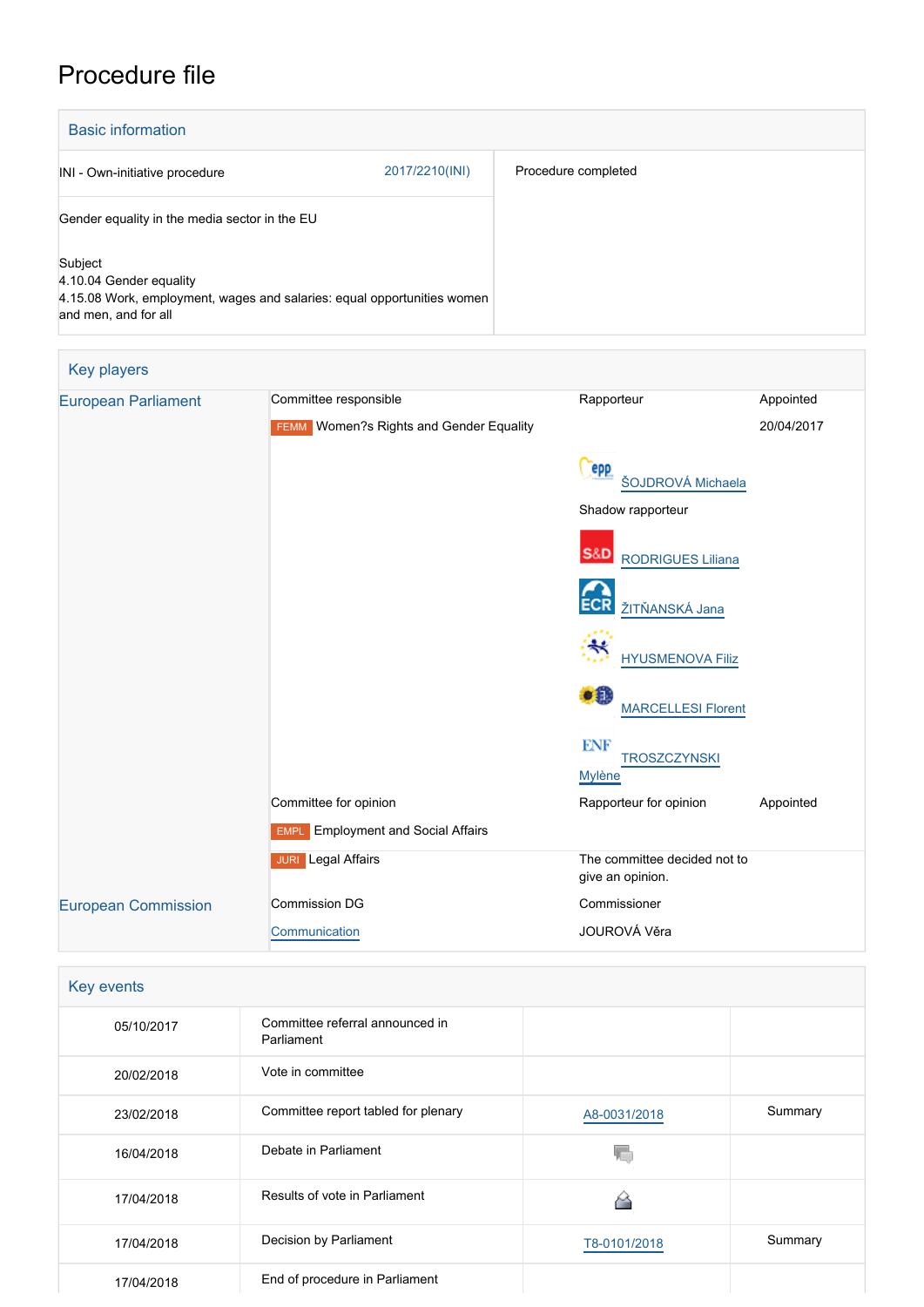| <b>Technical information</b> |                                |  |  |
|------------------------------|--------------------------------|--|--|
| Procedure reference          | 2017/2210(INI)                 |  |  |
| Procedure type               | INI - Own-initiative procedure |  |  |
| Procedure subtype            | Initiative                     |  |  |
| Legal basis                  | Rules of Procedure EP 54       |  |  |
| Stage reached in procedure   | Procedure completed            |  |  |
| Committee dossier            | FEMM/8/08904                   |  |  |

## Documentation gateway

| Committee draft report                                 |             | PE612.271    | 06/11/2017 | EP        |         |
|--------------------------------------------------------|-------------|--------------|------------|-----------|---------|
| Amendments tabled in committee                         |             | PE615.236    | 29/11/2017 | <b>EP</b> |         |
| Committee opinion                                      | <b>EMPL</b> | PE613.389    | 24/01/2018 | EP        |         |
| Amendments tabled in committee                         |             | PE618,083    | 07/02/2018 | <b>EP</b> |         |
| Committee report tabled for plenary, single<br>reading |             | A8-0031/2018 | 23/02/2018 | <b>EP</b> | Summary |
| Text adopted by Parliament, single reading             |             | T8-0101/2018 | 17/04/2018 | EP        | Summary |
| Commission response to text adopted in<br>plenary      |             | SP(2018)401  | 30/08/2018 | EC        |         |

## Gender equality in the media sector in the EU

The Committee on Womens Rights and Gender Equality adopted the own-initiative report by Michaela OJDROVÁ (EPP, CZ) on gender equality in the media sector in the EU.

Equality between women and men is a core principle of the European Union, as enshrined in the Treaties in Article 8 of TFEU. The media acting as a fourth power, have the capacity to influence and, ultimately, shape public opinion. They are one of the cornerstones of democratic societies and have a duty to combat all forms of discrimination and inequality by, among other things, portraying diversified social role models.

Media organisations have to be sensitised.

Womens presence in the media: the report recalled that women constituted 68 % of journalism and information graduates in the EU-28 in 2015, while employment data for the EU-28 over 2008-2015 show that the percentage of women employed in the media sector on average is continuously languishing at around 40 %.

Moreover, the share of women in decision-making in media in the EU-28 in 2015 was still below the gender balance zone (40-60 %) at just 32 %, while the share of women as board presidents was a mere 22 %.

Gender pay and pension gaps are a persistent problem in the EU, and are evident in different economic sectors, including in the media, where the gender pay gap is 17 %.

Against this context, Members called on the Member States and media organisations to support and develop incentive measures, including quotas, for the equal representation of women and men in decision-making posts, and for the effective monitoring of such efforts to be given greater prominence in these organisations.

Members condemned the widespread occurrence of sexual harassment and other types of abuse, especially in online gaming and social media, and encouraged media companies to create safe environments that are responsive to any instances of harassment.

Public and private media organisations are urged to adopt internal polices such as equal opportunities and diversity policies which include anti-harassment measures, maternity or parental leave schemes, flexible working arrangements that support work-life balance allowing women and men to benefit equally from parental leave and encourage men to take up paternity leave.

Media content and women: Members called on the Member States to promote content on gender equality in public media. They highlighted that violent and sexist media content is negatively affecting women and their participation in society and it may be causing psychological or physical damage to children and young people. The relevant stakeholders and authorities are urged to address the issue of advertising that indirectly encourages eating disorders such as anorexia, and to take other steps to protect particularly vulnerable persons, including girls and young women, against such content.

Members recommended that soft measures such as gender equality plans or guidelines should be given even more prominence in media organisations and advises that these protocols set the standards for the positive portrayal of women.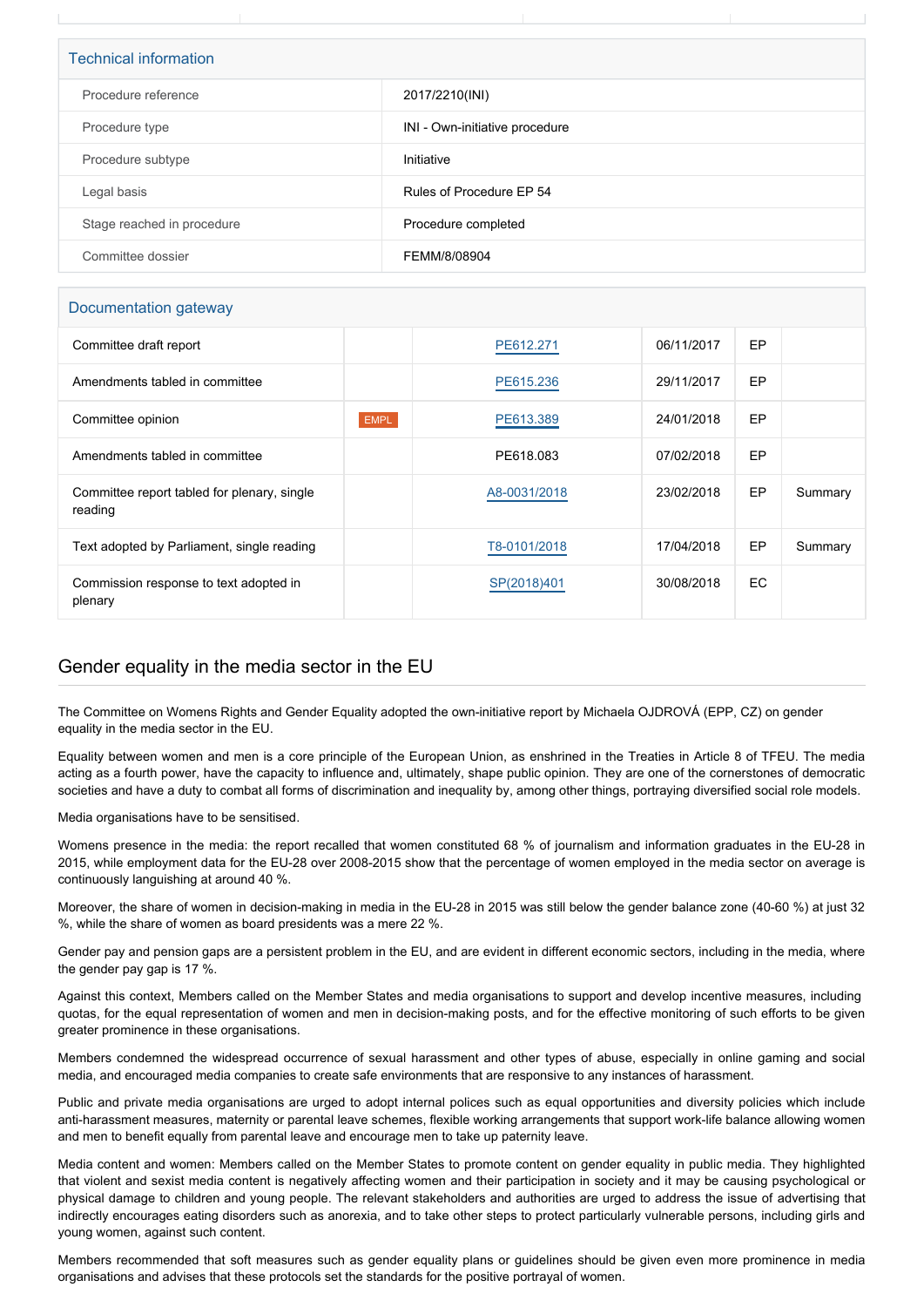Member States must ensure that the media, including online and social media, as well as advertising, is free from any incitement to violence or hatred directed against any person or group of persons.

Member States and the Commission are to promote self-regulation and co-regulation in the media through codes of conduct.

Examples of good practice: Member States encouraged Member States to support campaigns such as the Belgian Expertalia tool, the Czech Sexist Piggy awards or the Swedish #TackaNej (No, thanks) initiative, among others and to hold regular information and awareness-raising campaigns about gender-based discriminatory content in the media, and to report regularly on gender equality trends in the media.

The Commission is called on to earmark special funding for sub-programmes focusing on the advancement of women in the media industry and to establish an EU award for students in the media field for work related to gender equality.

Members called on:

- Member States to fully implement the existing legislation addressing gender equality, and to encourage regulatory bodies to pay attention to the presence and advancement of women and to non-stereotypical media content;
- the Commission to conduct further research into the participation of women in senior positions in the media;
- the Commission and the Member States to implement action programmes which ensure womens involvement in the design and implementation of effective and efficient gender-sensitive policies and programmes within media organisations;
- Member States to develop programmes to improve womens skills in science, technology, engineering and mathematics (STEM) subjects that are important for careers in the media sector with a more technical focus, such as sound and audiovisual technicians.

## Gender equality in the media sector in the EU

The European Parliament adopted by 523 votes to 97, with 56 abstentions, a resolution on gender equality in the media sector in the EU.

Equality between men and women is a fundamental principle of the European Union, as enshrined in the Treaties in Article 8 of the TFEU. The media act as a fourth power, have the capacity to influence and, ultimately, shape public opinion. Media organisations have to be sensitised.

Womens presence in the media: Parliament recalled that women constituted 68 % of journalism and information graduates in the EU-28 in 2015, while employment data for the EU-28 over 2008-2015 show that the percentage of women employed in the media sector on average is continuously languishing at around 40 %.

Women are disproportionately under-represented in the news and information media and are even less visible in the domains of sport, politics, the economy and finances.

Moreover, the share of women in decision-making in media in the EU-28 in 2015 was still below the gender balance zone (40-60 %) at just 32 %, while the share of women as board presidents was a mere 22 %.

Gender pay and pension gaps are a persistent problem in the EU, and are evident in different economic sectors, including in the media, where the gender pay gap is 17 %.

Against this context, Members called on the Member States and media organisations to support and develop incentive measures, including quotas, for the equal representation of women and men in decision-making posts, and for the effective monitoring of such efforts to be given greater prominence in these organisations.

Parliament condemned the widespread occurrence of sexual harassment and other types of abuse, especially in online gaming and social media, and encouraged media companies to create safe environments that are responsive to any instances of harassment. It also condemned attacks on women journalists who courageously report on important political and criminal issues.

Public and private media organisations are urged to adopt internal polices such as equal opportunities and diversity policies which include anti-harassment measures, maternity or parental leave schemes, flexible working arrangements that support work-life balance allowing women and men to benefit equally from parental leave and encourage men to take up paternity leave.

Parliament encouraged the media and regulatory authorities to disclose the gender pay gap to introduce wage transparency obligations and to implement the principle of equal pay for equal work through binding measures.

Media content and women: Members called on the Member States to promote content on gender equality in public media. They highlighted that violent and sexist media content is negatively affecting women and their participation in society and it may be causing psychological or physical damage to children and young people.

The relevant stakeholders and authorities are urged to address the issue of advertising that indirectly encourages eating disorders such as anorexia, and to take other steps to protect particularly vulnerable persons, including girls and young women, against such content.

Parliament recommended that regulations put in place by the competent authorities set criteria to ensure non-stereotypical portrayal of women and girls, and provide for the possibility of removing or suspending offensive content.

Advertising could be an effective tool to challenge gender stereotypes, as well as gender mainstreaming in journalism school education modules.

Member States must ensure that the media, including online and social media, as well as advertising, is free from any incitement to violence or hatred directed against any person or group of persons.

Member States and the Commission are to promote self-regulation and co-regulation in the media through codes of conduct.

Examples of good practice: welcoming the various examples of good practice that can be observed in all Member States, Parliament called on the Member States to conduct regular information and awareness-raising campaigns aimed at detecting discriminatory content and to present regular reports on gender equality trends in the media.

The Commission is called on to earmark special funding for sub-programmes focusing on the advancement of women in the media industry and to establish an EU award for students in the media field for work related to gender equality.